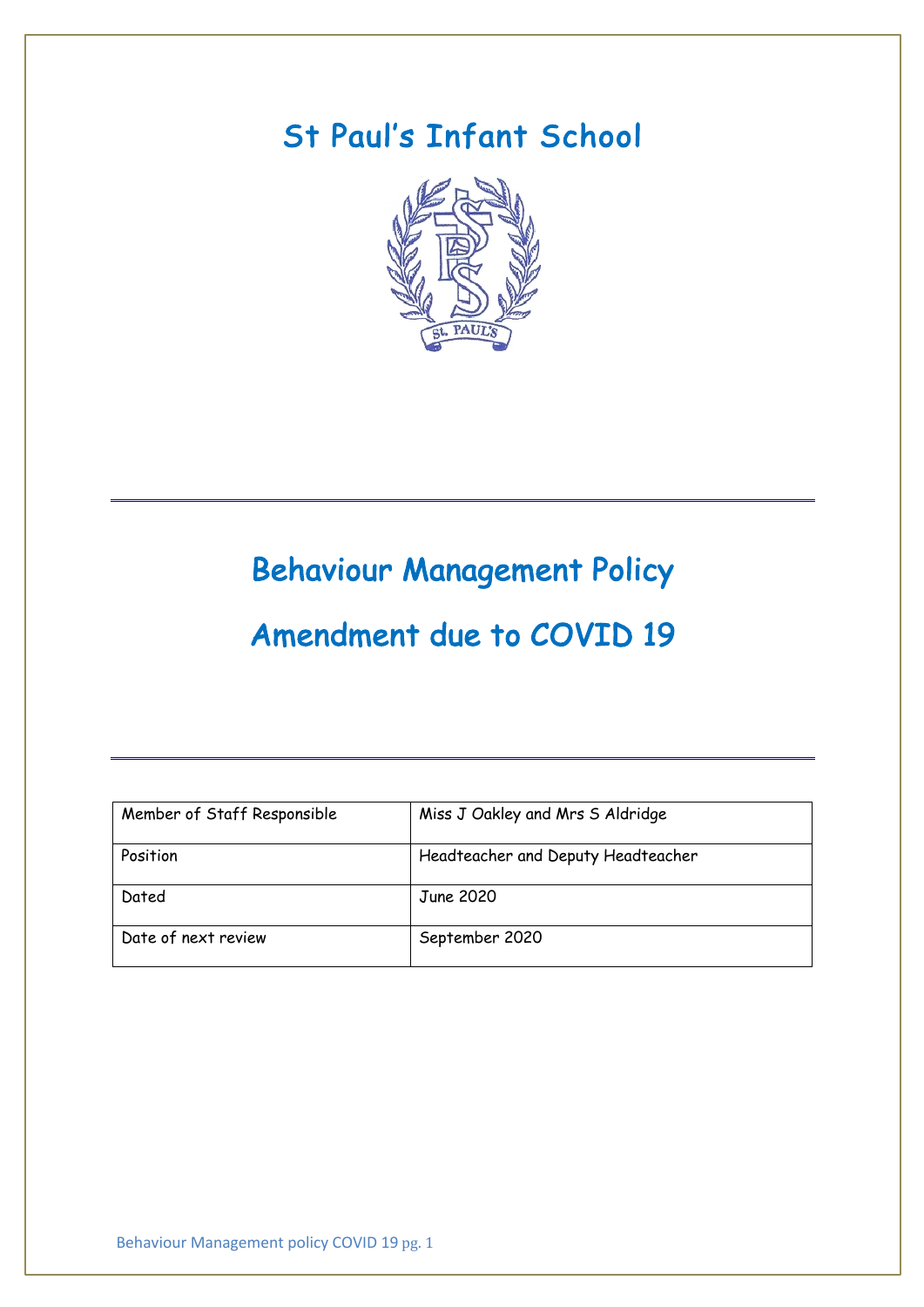Although this vision below remains very important to all of the school community at St Paul's the main purpose of amended Behaviour policy is to ensure that children, parents and staff feel safe within the school environment during the COVID 19 Pandemic and everyone understands clearly the best way to achieve this goal.

### Our Vision:

It is important that we encourage and promote behaviour to create and maintain an environment in which all members of the school community, children, parents and staff feel valued and secure. To help us with this we embed values with the children to enable them to be better school citizens. We encourage them to carry these values through into their family and wider community life.

At St Paul's we believe:

'Everybody achieving, believing, succeeding, together'

Each term has a different value: Term 1: Togetherness Term 2: Safety Term 3: Resilience Term 4: Growth and Discovery Term 5: Respect Term 6: Aspiration

### Responsibilities

#### Staff Responsibilities

To have read and understood all of the guidance and RISK assessments in place to keep the children, safe and happy in school.

To clearly share the children's responsibilities with them and support them to understand and maintain them throughout their school day

#### Parents' Responsibilities

To have read and understood the RISK assessment and expectations on the children for their behaviour in the changed climate of school under the COVID 19 guidance.

- Be aware of any different routines for dropping off and collecting their children
- Ensure that the do not try to access the school site unless it is their designated time and only communicate via email or the telephone.
- Be aware of the current government guidelines about social distancing and mixing of households and adhere to these
- Be aware of all of the responsibilities on the children as below.

#### Children's Responsibilities

To respond to the changing expectations of them under the COVID 19 guidance including:

• Be aware of any different routines for coming to and leaving school.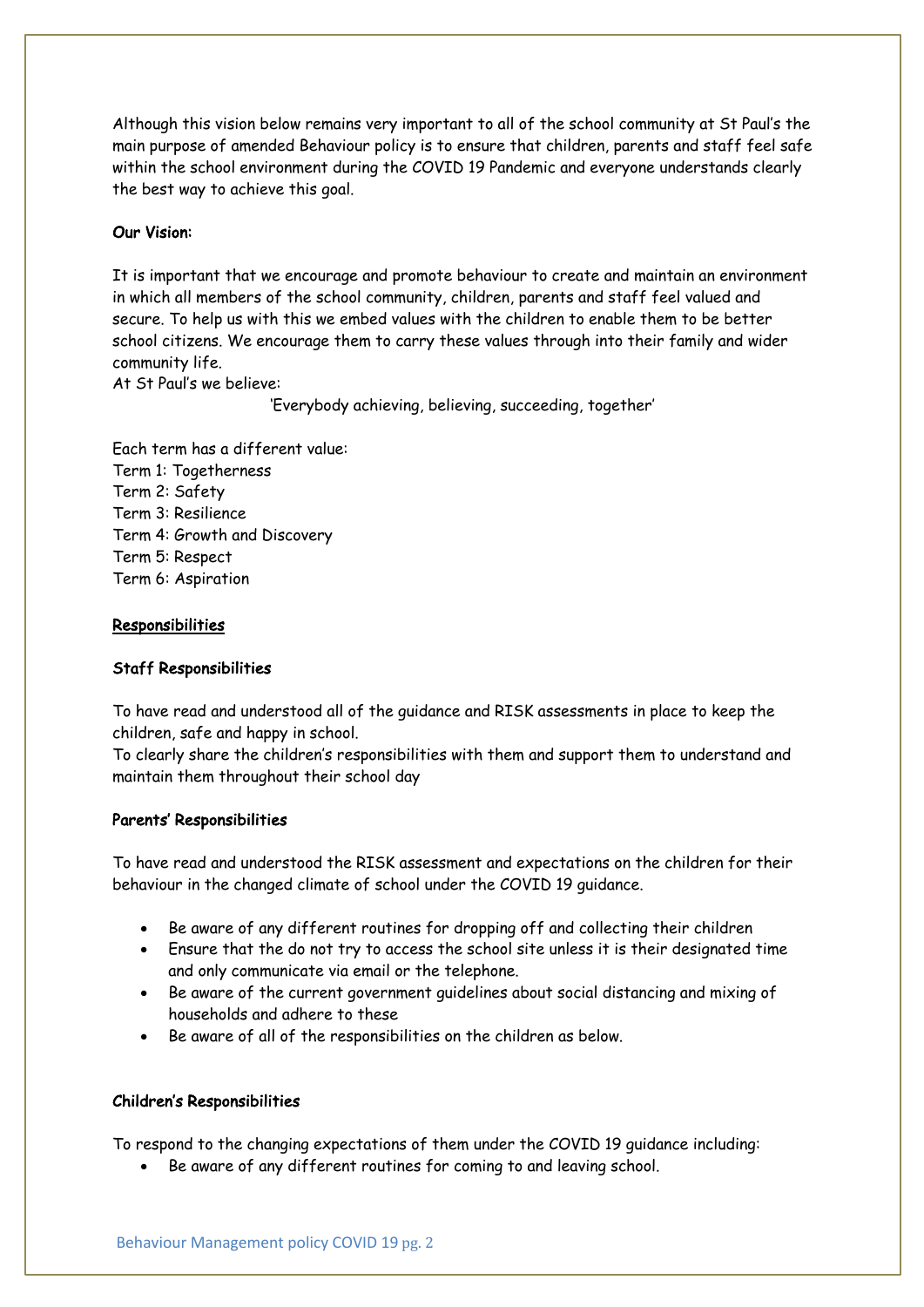- To listen and respond positively to hygiene, such as extra handwashing etc.
- To understand that they can only mix with the children in their Bubble and not go and play with others even if they are outside at the same time.
- To listen to how they should move around school and where they can go within school.
- Understand the rules for using a tissue if they are sneezing or coughing and not rub their eyes and nose without washing their hands.
- To tell an adult if they are feeling unwell and be able to describe how they are feeling.
- To understand that they cannot share equipment with others.
- To understand that they must NEVER spit or cough towards another person

As well as continuing to :

- To do their best and keep trying
- To take ownership of their own learning
- To treat other people with respect
- To treat their belongings and the environment with care and respect
- To show consideration for others
- To consider the effects of their actions on others
- To follow the behaviour boundaries that are set by all grownup
- To use their learning from Learning and Life skills lessons across all aspects of the school day.

#### Positives and Rewards:

As always at St Paul's we believe the best way to manage children's behaviour is to praise the positives, however small. Each bubble has an online DOJO board set up (www.classdojo.com) this enables the children to earn rewards for the small positive behaviours that the teachers see them displaying. It helps to motivate those positive actions and supports the children's resilience and how well they respond to the differences in the classroom and the expectations on them to Social Distance and work within their own area of the classroom.

#### Consequences:

Before children are able to return to school their parent/s have completed a contract with school which states that they have read the risk assessment which includes the following behaviour statement

| Child is misbehaving or<br>Behaviour<br>not complying with<br>updated COVID<br>behaviour policy. | Children will need to be<br>able to comply with<br>instructions and rules<br>given by adults.<br>A further individual risk<br>assessment may be<br>made for a particular<br>child. | Parents may be<br>requested to remove<br>their child from school. |
|--------------------------------------------------------------------------------------------------|------------------------------------------------------------------------------------------------------------------------------------------------------------------------------------|-------------------------------------------------------------------|
|--------------------------------------------------------------------------------------------------|------------------------------------------------------------------------------------------------------------------------------------------------------------------------------------|-------------------------------------------------------------------|